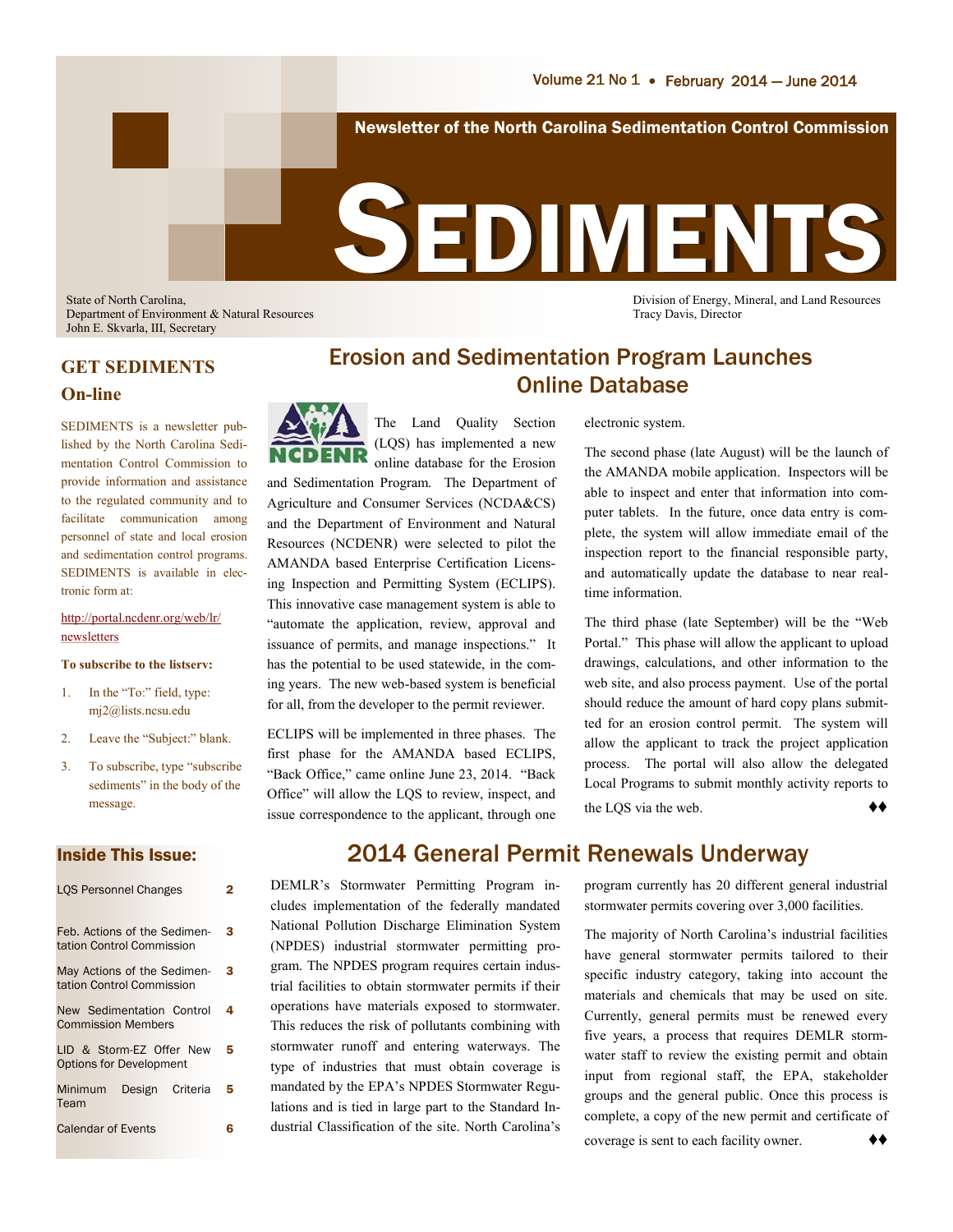

William E. Vinson (Toby), PE Land Quality Section Chief



# Land Quality Announces Section Chief

#### **William E. Vinson (Toby), Jr., PE, CPESC, CFM, Chief of the Land Quality Section**

Mr. Vinson worked with Land Quality Section as the State Sedimentation Education Specialist, Assistant Regional Engineer in Winston-Salem and the Regional Engineer in Fayetteville. He left the State to work with Mr. Ralph D. Stout, Jr. at Southern Seeding Services Inc. for 10 years. Immediately prior to coming back to the Land Quality Section, he worked as the Erosion Control Engineer/Watershed Manager/Floodplain Administrator for City of Winston-Salem/Forsyth County.

He returned to Land Quality as the Chief Engineer in November 2012. Mr. Vinson was promoted to Chief of the Land Quality Section of DEMLR, effective April 1, 2014. Toby will oversee the statewide administration of the Section's Erosion and Sedimentation Control Program, Stormwater Program, Safe Dams Program and Mining Program.

♦♦

# Land Quality Section Personnel

Sally Castle, Assistant Regional Engineer in the Fayetteville Regional Office, is no longer with the section.

Matthew B. Poling, PE, Assistant State Sediment Specialist in the Raleigh Central Office, is no longer with the section.

Tami Idol, PE, Assistant Dam Safety Engineer in the Raleigh Central Office, is no longer with the section.

Fred Walker, PE is the new Assistant Regional Engineer in the Asheville Regional Office.

Christopher Pullinger, Environmental Specialist in

the Raleigh Regional Office, transferred to the Washington Regional Office.

Chad Broadway is the new Environmental Specialist in the Mooresville Regional Office.

Scott Vinson, Environmental Specialist in the Washington Regional Office, is no longer with the section.

David Cox, Environmental Specialist in the Wilmington regional Office, is no longer with the section.

Jean Conway is the new Environmental Specialist in the Wilmington Regional Office.



### LQS Announces State Sediment Specialist

**Ashley Rodgers, PE, State Sediment Specialist**

Ms. Rodgers is a licensed Professional Engineer and holds a B.S. in Civil Engineering from NC State University as well as a M.S. in Environmental Engineering and Science from Clemson University. She has worked over 8 years in various environmental engineering positions within the Division, including time as Sediment Education Specialist, Assistant State Mining Specialist, and Assistant Regional Engineer and Express Plan Review Engineer in the Raleigh Regional Office. Effective June 23, 2014, Ms. Rodgers was promoted to State Sediment Specialist of the Land Quality Section of DEMLR. In this position, Ashley will oversee the statewide administration of the Section's Erosion and Sedimentation Control Program, and serve as the primary staff contact to the NC Sedimentation Control Commission.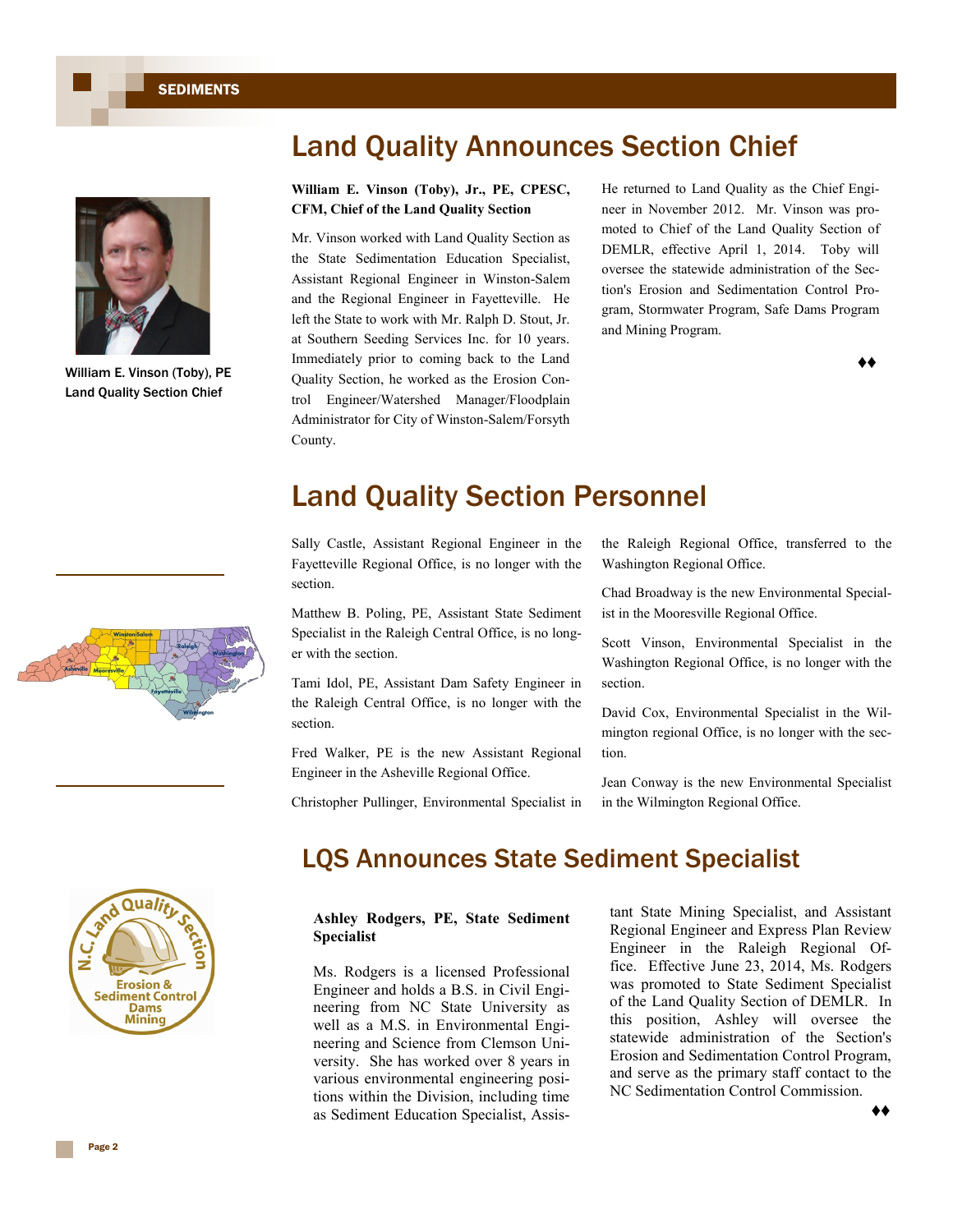## NC Sedimentation Control Commission: February Actions

At its meeting on February 20, 2014, the NC Sedimentation Control Commission (SCC) took the following actions:

#### **Joint Resolution Request**

The SCC approved a request from the Towns of Clayton and Pine Level for a joint resolution with Johnston County to exercise and enforce the Erosion and Sediment Control Ordinance within the corporate limits and extraterritorial zoning jurisdiction. The initial terms of the Agreement shall be for a period of one year. Either party may terminate the Agreement at the end of the initial term. The Agreement shall automatically renew for a successive one year term unless notice is given by either party at least four months prior to the end of the current one year term that the party wishes to terminate the Agreement at the end of the current term. This Agreement may be terminated at any time upon mutual agreement of both parties.

#### **Delegated Local Programs**

- City of Raleigh: Approved the continuation of Local Delegation.
- Durham County: Approved the continuation of Local Delegation.
- Wake County: Approved the continuation of Local Delegation, with the understanding that DEMLR staff will clarify to the County that they are to comply with all conditions of the signed MOA, specifically concerning that a monthly compliance report be developed whether or not there are current violations.

Note: All Local Delegations approved were also contingent upon following the LQS recommendations to continue to check for selfinspection records on site, provide the new combined self-inspection form for approved erosion control plans, and document when slopes have been graded or areas are left idle

in the comments section of inspection reports to establish a timeframe for ground cover.

#### **Amendment to the Memorandum of Agreement (MOA)**

The SCC approved the submitted amendments for the Memorandum of Agreement. Two major changes were made: 1) amended sections to reflect the change in name of the Division of Land Resources to the Division of Energy, Mineral, and Land Resources; 2) eliminated the requirement, "Local governments must adopt the ordinance prior to submission to the Commission for approval."

#### **Amendment to Local Program Ordinance**

The SCC discussed proposed amendments to the Local Program Ordinance. The proposed changes included the following: 1) addition of Design Standards for the Upper Neuse River Basin (Falls Lake Watershed), for applicable programs; 2) guidelines for transferring a plan without consent of the plan holder (response to legislative change HB279); 3) notice of civil penalty assessment directs the violator to either pay the assessment or contest the assessment within 30 days by filing a petition with the local program (as directed by procedures within the local ordinances); and 4) proceeds of civil penalties collected by the local programs shall be remitted to the Civil Penalty and Forfeiture Fund in accordance with G.S. 115C-457.2. The amended Local Program Ordinance was allowed to remain in draft form until discussions could resume during the May 2014 SCC meeting.

#### **Resolution to Amend the SPCA**

The SCC discussed a proposed resolution to amend the SPCA to increase plan review fees. A workgroup of SCC members was established to do additional research on appropriate plan review fees, which will allow monthly inspections in addition to other job duties. The resolution remained in draft form until the workgroup is able to complete discussions of research findings.

♦♦

# NC Sedimentation Control Commission: May Actions

At its meeting on May 15, 2014, the NC Sedimentation Control Commission (SCC) took the following actions:

#### **Assignment of Erosion &Sediment Control Program to DEMLR Energy Section**

The SCC approved assignment of the E&SC Program to DEMLR Energy Section for oil and gas exploration and development land disturbing activities. The approved assignment gave DEMLR authorization to: 1) claim exclusive jurisdiction for the implementation of the Sedimentation Pollution Control Act for land disturbing activities that relate to oil and gas exploration and development on well pad sites, and 2) assign this jurisdiction to the Secretary who will in turn assign it to DEMLR's Energy Section so that erosion and sedimentation control plan review, inspections, and enforcement can be accomplished through a single comprehensive environmental permit and by staff of DEMLR's Energy Section.

#### **Education Projects:**

- Approved the proposal for WRRI to support the NC Sediment Control Commission (SCC) and the Department of Environment and Natural Resources (DENR) Division of Energy, Mineral, and Land Resources (DEMLR) Land Quality Section staff by providing assistance in the continuation of workshops for design professionals. Four one day workshops will be conducted at strategic locations across the state to allow for broader geographical coverage and targeting of audiences (\$49,560).
- Approved the proposal for WRRI to continue support for the annual workshop and awards luncheon for local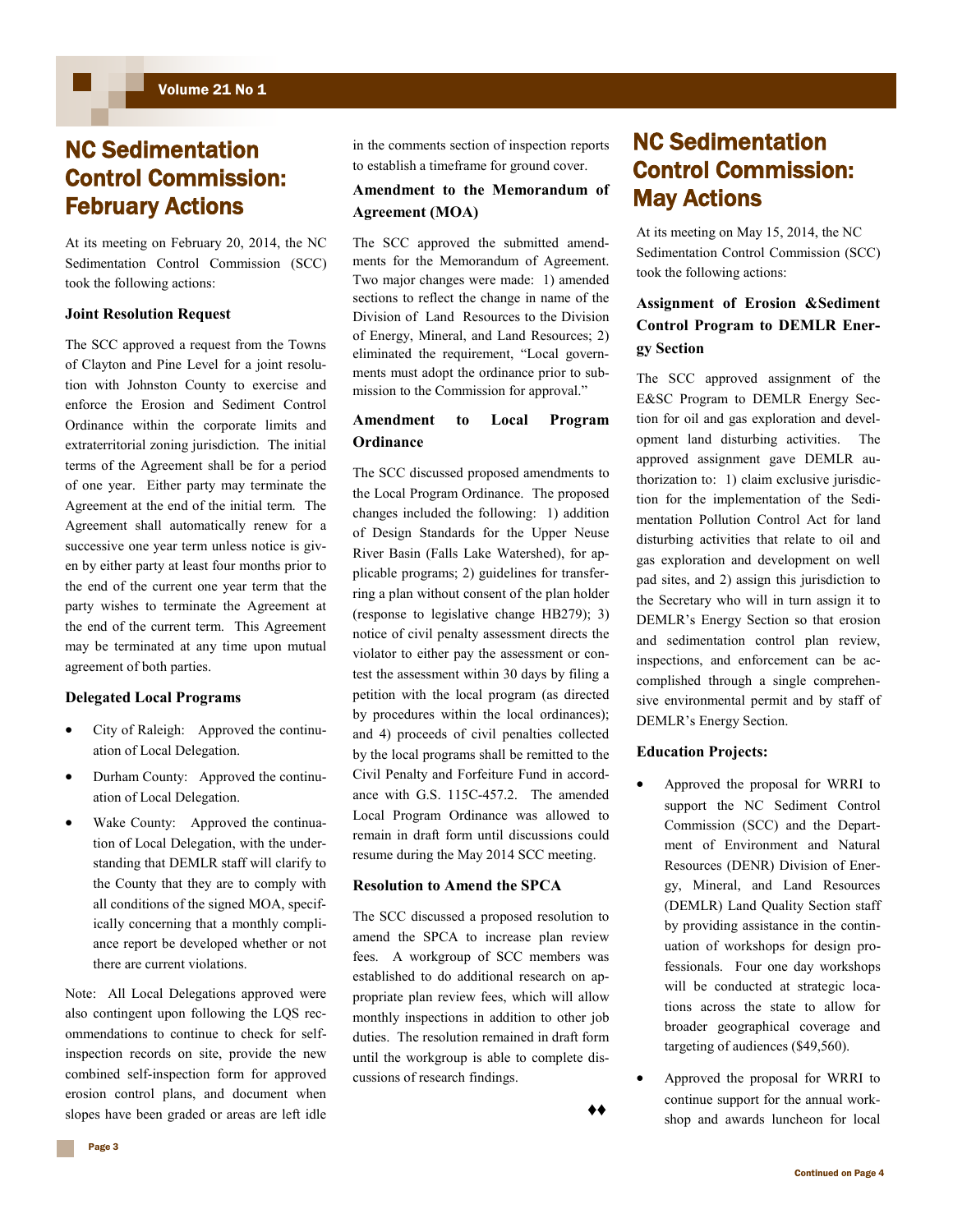**SEDIMENTS** 

#### SCC 2014 Meeting Dates

10am, Ground Floor Hearing Room, Archdale Building

- Thursday, August 21
- Thursday, November 20

#### New SCC Members

**Dr. Susan White** was appointed by Governor Pat McCrory to fill the role of the Director of the Water Resources Research Institute on the Commission. She will serve as an Ex-Officio member.

**Ms. Karla Hammer Knotts**, was appointed by Governor Pat McCrory to fill the role of a representative nominated by the NC Home Builders Association. She will serve a term through June 30, 2016.

programs, including meeting facility and attendee travel (\$70,235).

#### **Delegated Local Programs**

- Town of Holly Springs: Approved the continuation of Local Delegation.
- Chatham County: Approved the continuation of Local Delegation.

Note: All Local Delegations approved were also contingent upon following the LQS recommendations to continue to check for selfinspection records on site, provide the new combined self-inspection form for approved erosion control plans, and document when slopes have been graded or areas are left idle in the comments section of inspection reports to establish a timeframe for ground cover.

#### **Amendment to Local Program Ordinance**

Town of Wake Forest: Approved the submitted amendments for the Erosion Control Ordinance. The major changes included: 1) amended sections to reflect the change in name of the Division of Water Quality to the Division of Water Resources; 2) added sediment basin design and open channel design for Falls Lake Watershed; and 3) added definition for watercourse buffer zone.

#### **Local Program Model Ordinance**

The SCC approved the amended Local Program Model Ordinance. The proposed changes included the following: 1) addition of Design Standards for the Upper Neuse River Basin (Falls Lake Watershed), for applicable programs; 2) guidelines for transferring a plan without consent of the plan holder (response to legislative change HB279); 3) notice of civil penalty assessment directs the violator to either pay the assessment or contest the assessment within 30 days by filing a petition with the local program (as directed by procedures within the local ordinances); and 4) proceeds of civil penalties collected by the local programs shall be remitted to the Civil Penalty and Forfeiture Fund in accordance with G.S. 115C-457.2.

♦♦

#### The North Carolina Sedimentation Control Commission

The Sedimentation Control Commission (SCC) was created to administer the Sedimentation Control Program pursuant to the NC Sedimentation Pollution Control Act of 1973 (SPCA). It is charged with adopting rules, setting standards, and providing guidance for implementation of the Act. The composition of the Commission is set by statute to encompass a broad range of perspectives and expertise in areas related to construction, industry, government, and natural resource conservation and quality. All members are appointed by the Governor and serve three year terms, except for the Director of the Water Resources Research Institute of the University of North Carolina, who serves as long as he remains Director. The chairman of the SCC is named by the Governor. The following is a list of current members with the organizations they represent:

> **Chair:** Robin K. Smith Burnsville Non-governmental Conservation

> **Commissioners:** Heather E. Jacobs Deck Washington Non-governmental Conservation

Tommy C. Anderson NC League of Municipalities NC Association of County Commissioners

> Joseph E. Glass Fayetteville Professional Engineers of NC

Kevin Martin Franklinton NC Environmental Management Commission

Rich McLaughlin Raleigh NC State University, Dept. of Soil Science

Charlotte A. Mitchell NC Mining and Energy Commission

> Randy Veltri Charlotte NC Public Utilities

Jonathan K. Bivens Goldsboro Carolinas Associated General Contractors

Susan N. White Raleigh Water Resources Research Institute of The University of North Carolina

Karla Hammer Knotts Pineville NC Homebuilders Association

> Charles W. Hughes LaGrange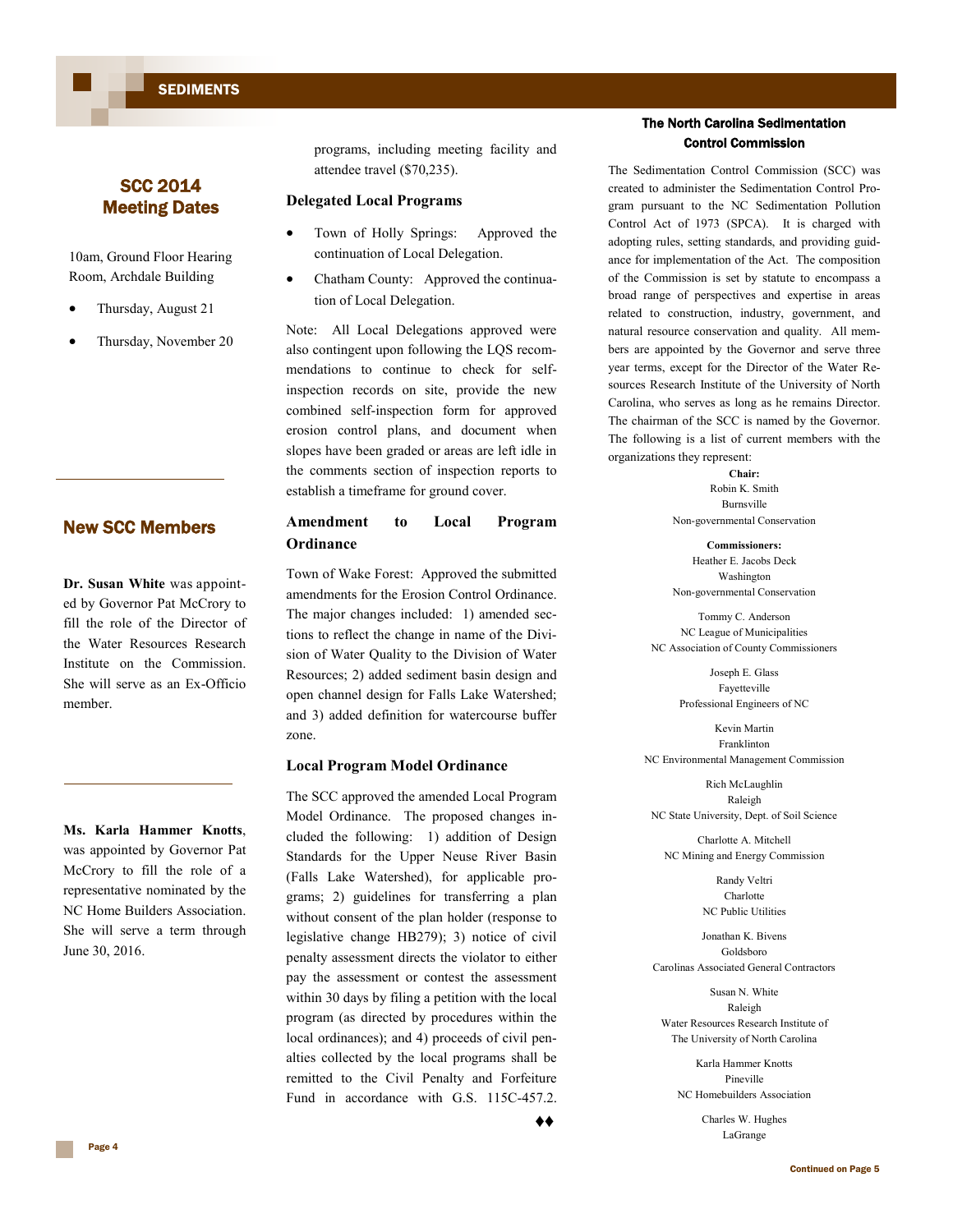# LID & Storm-EZ Offer New Options for Development

When it rains there are only a few places for the water to go. It can soak into the ground, be used by plants, evaporate or run off the ground surface. Prior to development, only a small percentage of rain runs off site. When development replaces vegetation with hard surfaces, most of the rainfall travels off site, creating surface runoff. Also known as stormwater runoff, water leaving the site picks up and carries pollutants to the nearest stream or storm drain. Water that enters storm drains is never treated—it also flows to a stream or other waterway.

Low Impact Development, or LID, is an emerging development design option that manages stormwater on site, greatly reducing water quality impacts. Now, for the first time in North Carolina, there is a quantifiable definition of LID: *A development is considered LID when the volume of runoff*  *leaving the site after development matches the volume of runoff before development*. LID projects should also maintain adequate flows to the streams and wetlands on the site rather than piping stormwater to a single low point.

Storm-EZ is a new spreadsheet tool based on the SCS Discrete Curve Number Method and current research findings on stormwater best management practices, or BMPs. Designers enter data about the site development plan and the BMPs that will be used into the spreadsheet. Then, Storm-EZ reports how closely the project matches the pre-development runoff volumes. Storm-EZ can also be used to judge compliance with the conventional "treated runoff" approach to stormwater (or a hybrid approach of some LID practices used with some end-of-pipe stormwater treatment).

During the month of May, the NCSU Stormwater Group, engineering firm Withers & Ravenel and DEMLR stormwater staff held three LID & Storm-EZ technical workshops. At the workshops, instructors solicited feedback on the Storm-EZ tool to improve it prior to releasing the final version. Three additional workshops are scheduled for July 9-10 in Apex, August 28-29 in Charlotte, and December 3-4 in Raleigh. For more information about the LID & Storm-EZ workshops visit the NCSU Stormwater Group's training website: [http://www.bae.ncsu.edu/stormwater/](http://www.bae.ncsu.edu/stormwater/training.htm) [training.htm.](http://www.bae.ncsu.edu/stormwater/training.htm)

Fall 2014 is the anticipated release date for the final version of Storm-EZ. After its initial release, Storm-EZ will be updated as the need arises.

♦♦

# Minimum Design Criteria Team

The Minimum Design Criteria Team was established to meet the regulatory requirements associated with Session Law 3013-82 (House Bill 480), which requires DENR to convene a team that includes industry experts, engineers, environmental consultants, University of North Carolina faculty and other interested stakeholders. In summary, the law tasks the team with the following:

 To consult with DENR in developing minimum design criteria that encompass all requirements for siting, design, construction and maintenance of stormwater best management practices (BMPs). The criteria shall be developed with the goal of generating state stormwater permits that comply with state water quality standards. DENR

shall submit its recommendations to the N.C. Environmental Review Commission by Feb. 1, 2015.

 To consult with the N.C. Environmental Management Commission (EMC) in developing a fast-track permitting process for issuing state stormwater permits without a technical review when all BMPs comply with all minimum design criteria and the permit application is prepared by a qualified individual. The EMC shall adopt a fast-track permitting rule no later than July 1, 2016.

The Minimum Design Criteria Team has met once a month since March 2014. Thus far, the team has developed general criteria that apply to all BMPs, as well as specific criteria that apply to wet detention ponds. At the July meeting, the team will discuss specific minimum design criteria for infiltration devices. For more information about the team and to see work products and meeting

[http://portal.ncdenr.org/web/lr/state](http://portal.ncdenr.org/web/lr/state-stormwater/mdc%20team)[stormwater/mdc%20team.](http://portal.ncdenr.org/web/lr/state-stormwater/mdc%20team)

minutes, please visit:

If you have questions or comments about LID, Stormwater E-Z or the Minimum Design Criteria Team, please contact Annette Lucas at **annette**.lucas@ncdenr.gov or 919- 807-6381.